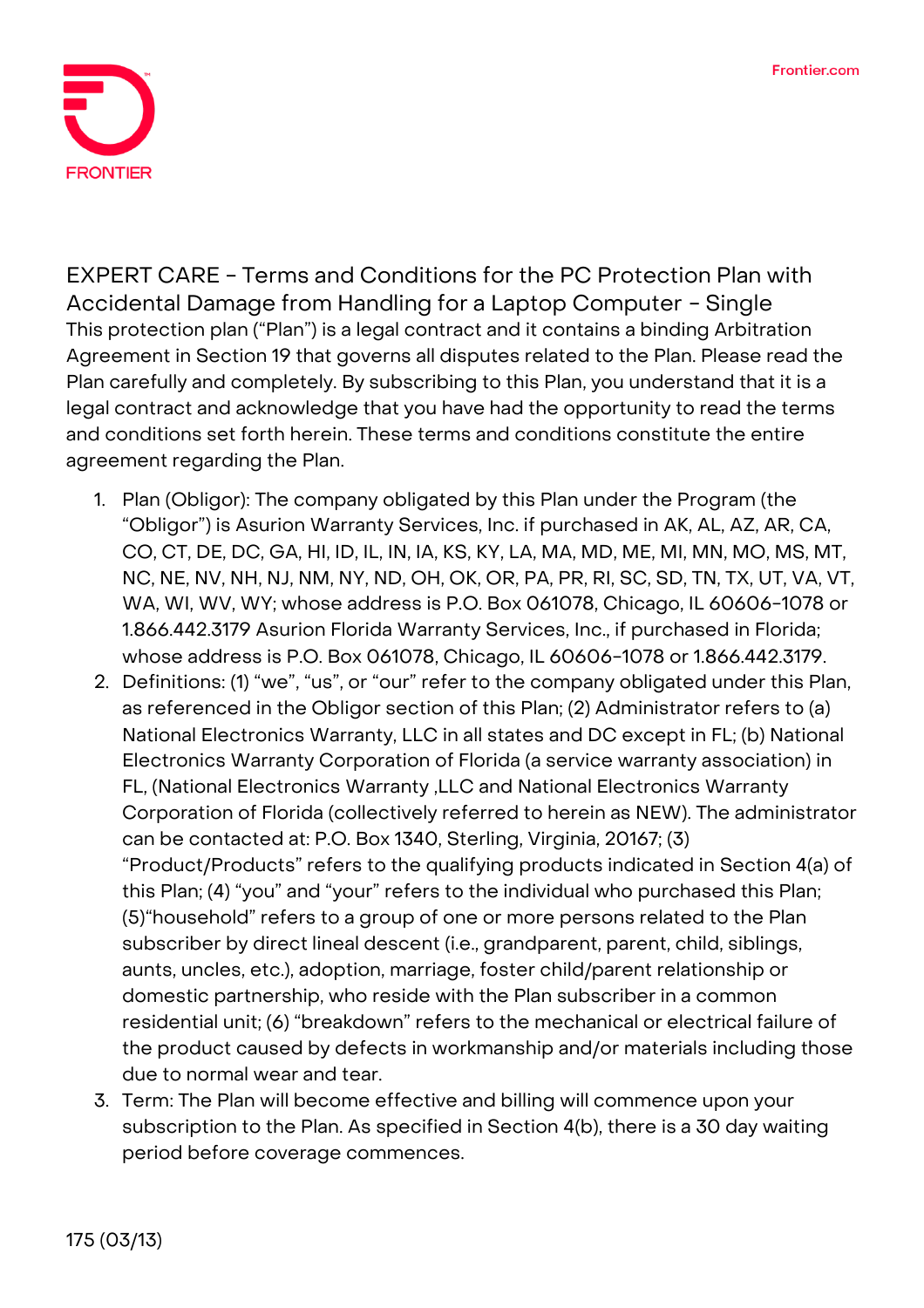

- 4. **Coverage:** This Plan provides for the repair or replacement of your product to its standard operating condition if the product fails to perform its intended functions due to a breakdown. In addition, when a Laptop computer is covered, the plan provides for the repair or replacement of your product to its standard operating condition if the product fails to perform its intended functions due to accidental damage from handling (ADH). ADH covers your Laptop from failures as a result of damage from an unexpected or unintentional external event such as drops or spills, that arise from your normal daily use of the product as intended by the original manufacturer. ADH does not cover the associated system elements such as keyboard, mouse, monitor, router, modem or Fiber Internet battery. The terms of coverage are further outlined below:
	- a. Qualifying Products: This Plan covers one (1) desktop or laptop system. For the purpose of this Plan, a system consists of a desktop personal computer or laptop computer (referred to as a "PC") and one (1) of each of the following: an associated external monitor which must be 19" or smaller, keyboard (wired or wireless), mouse (wired or wireless), external broadband modem, non-commercial router (wired or wireless) and a Fiber Internet back up battery. All types of PCs are eligible for coverage under this Plan except PCs which are not equipped with a Windows Operating System version Windows XP or newer and Apple computers which are not equipped with an Apple operating system version OS X (10) or newer.
	- b. Coverage Effective Date: **Coverage under the Plan will commence 31 days after your subscription to the Plan. No service will be provided during the initial 30 days of the Plan.** If the Plan is cancelled, coverage will continue for 30 days after the cancellation date. There will be no lapse in coverage if you move to another residence, provided that you continue your plan with Frontier.
	- c. Primary Residence: Unless otherwise specified, the coverage under this Plan applies to one (1) system customarily located in your primary residence belonging to you or a member of your household. If you change your primary residence, you are required to notify Frontier of such request or change. In the event that you wish to obtain coverage for more than one residence, additional Plans must be purchased.
	- d. Service Fee: **In the event that your PC or monitor requires service, you will be required to pay a service fee in the amount of Eighty-Nine Dollars (\$89.00).** The service fee does not apply to the repair or replacement of a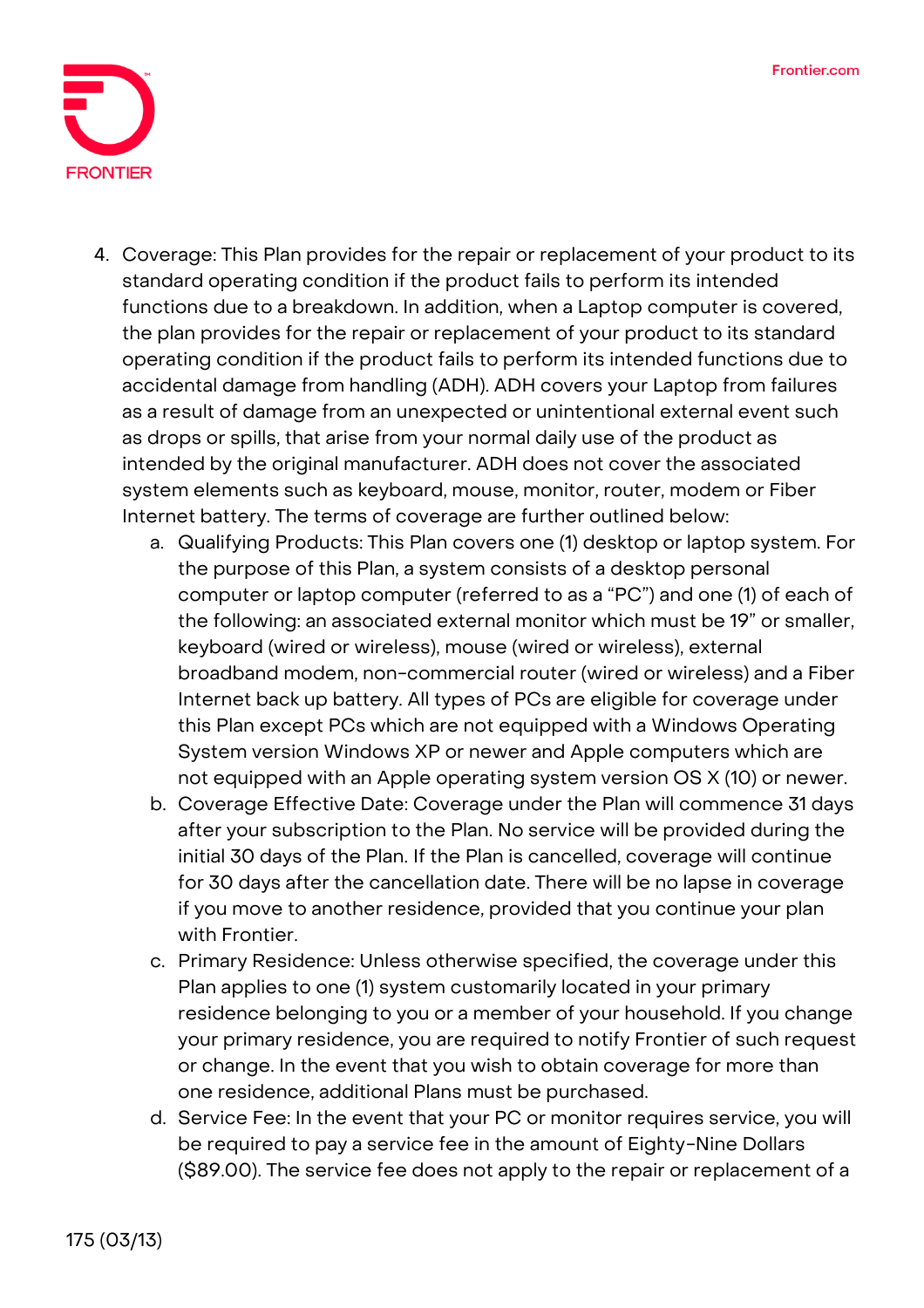

keyboard, mouse, modem, router or Fiber Internet back up battery. The service fee must be paid by you in advance of the service being provided. The service fee can be paid through a valid credit card or through check or money order.

- 1. Keyboards, Mice, Modems, Routers: This Plan covers the cost to repair or replace items that are not integrated components of your computer, including the keyboard, mouse, modem, or router, with ones of like kind and quality. You will not be charged a service fee for claims related to the products listed in this Section 4(d1), however, the costs associated with the repair or replacement of these products will apply toward the aggregate claim limit under the Plan.
- 2. Fiber Internet back up battery: The Plan covers the replacement of One (1) Fiber Internet backup battery for the life of the plan. You will not be charged a service fee for claims related to the products listed in this Section 4(d2), however, the costs associated with the repair or replacement of these products will apply toward the aggregate claim limit under the Plan
- e. On-Site Service: If the product requiring service is a desktop computer, it will be serviced on-site. We will use our best efforts to have an authorized service provider contact you within one (1) business day of your initial call to arrange for service. Service will be provided during regular business hours Monday through Friday, except holidays. An adult (18 years or older) must be present during the time of service. You must provide a safe, nonthreatening environment for our specialists in order to receive on-site service. Due to environmental or technical requirements, if certain repairs cannot be completed where the product is located and must be repaired at another location, this Plan will cover all shipping and handling costs. The product must be located at your primary residence at the time of service.
- f. Repair Depot Service: If the product requiring service is a laptop computer or monitor, it will be shipped to a designated repair depot location for service. We will use our best efforts to ship a carton, prepaid shipping label and instructions for shipping your product to you within two (2) business days of your initial call for service. All shipping costs are covered by the Plan.
- g. Power Surge Protection: The Plan provides power surge protection in the absence of any applicable insurance coverage. If your product is damaged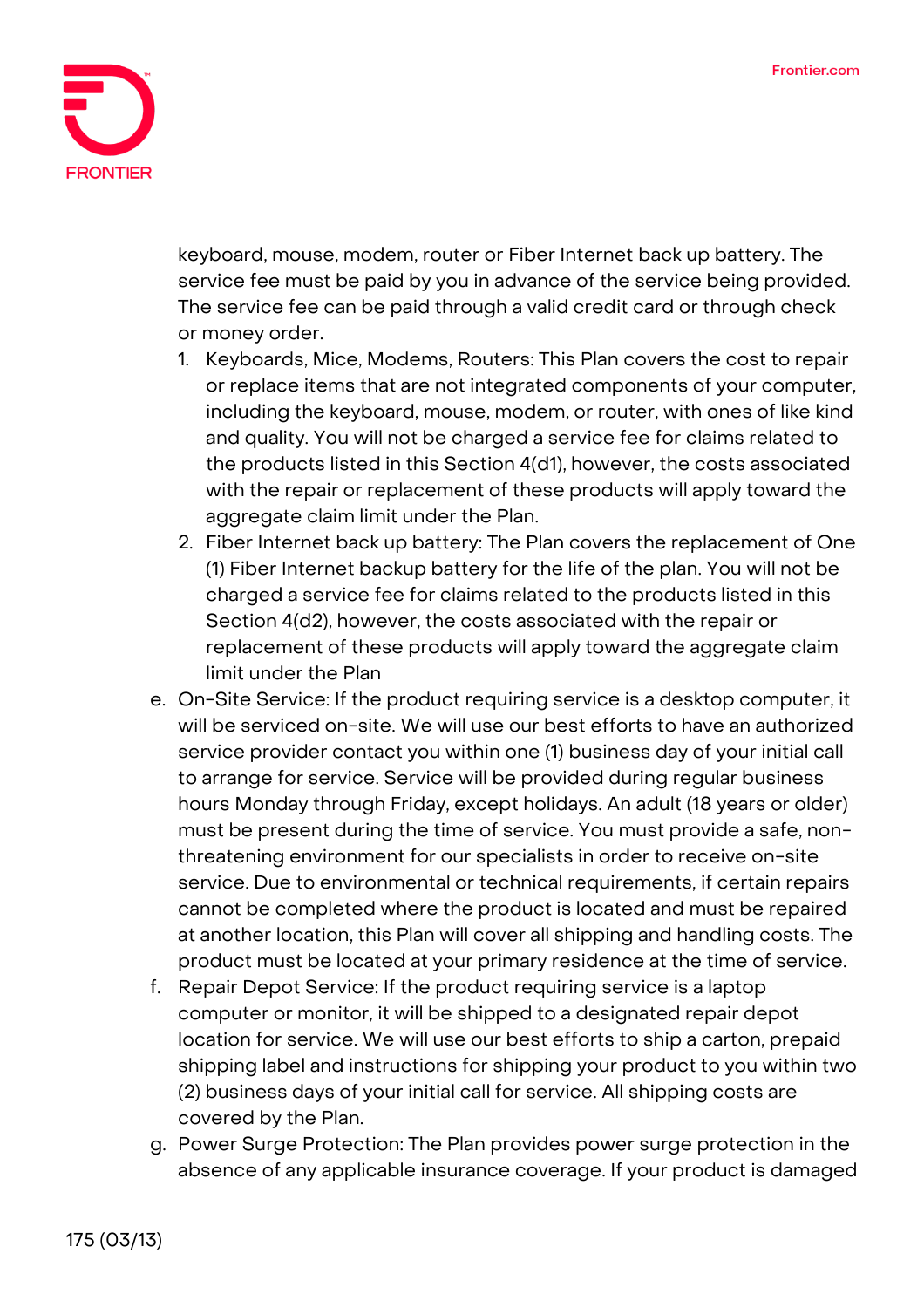

as a result of a power surge, we will service your product in accordance with the terms herein.

- h. Subscriber Eligibility. Only customers residing in the United States are eligible for coverage under the Plan.
- i. Replacement Products: If we opt to provide you a replacement product under the Plan, we reserve the right to retain ownership of your defective product. At our sole discretion, we may require that you return the defective product to our designated repair depot location as a condition to receiving your replacement product. Shipping costs associated with the return of the product will be paid by us.
- 5. **Registration:** Registration of this Plan is not required. At your option, you may register the products to be covered by the Plan at any time during the coverage period. To perform this registration, please go online to [INSERT WEBSITE]. Changes and/or updates to the list of covered products can be made by updating your online account at the web address cited previously.
- 6. **Plan Limits of Liability (Aggregate Claim Limit):** Under the Plan, claims cannot exceed \$1,500 per 12-month rolling period which commences on the date of your first claim. We will be responsible for informing you, at the time of the claim, if you have reached the \$1,500 aggregate claim limit. The retail value of any repairs shall be equal to the market retail value of parts and labor charges for repairing the product, as determined at our sole discretion, provided that the retail value for any repair shall not exceed the total retail value of a comparable replacement product. In the event that you reach the 12-month aggregate claim limit for claims (\$1,500) and the product requires additional repairs, we will provide you with information on how to get the product repaired; however, we will not be responsible for any costs related to these repairs.
- 7. **Your Responsibilities:** This Plan is for your use only and may not be assigned. Products owned by anyone other than you or members of your household will not be covered by the Plan. Any abuse of the Plan by you, including but not limited to seeking replacement of a product not belonging to you, may result in termination of the Plan upon notice. The Product must be in good working condition prior to your Plan subscription. You must follow the instructions that are in the owner's manual for proper use, care and maintenance of the Product. Failure to follow the manufacturer's maintenance and service guidelines may result in the denial of coverage under this Plan. We strongly recommend (but do not require as a condition of this Plan) the regular back up of data and software.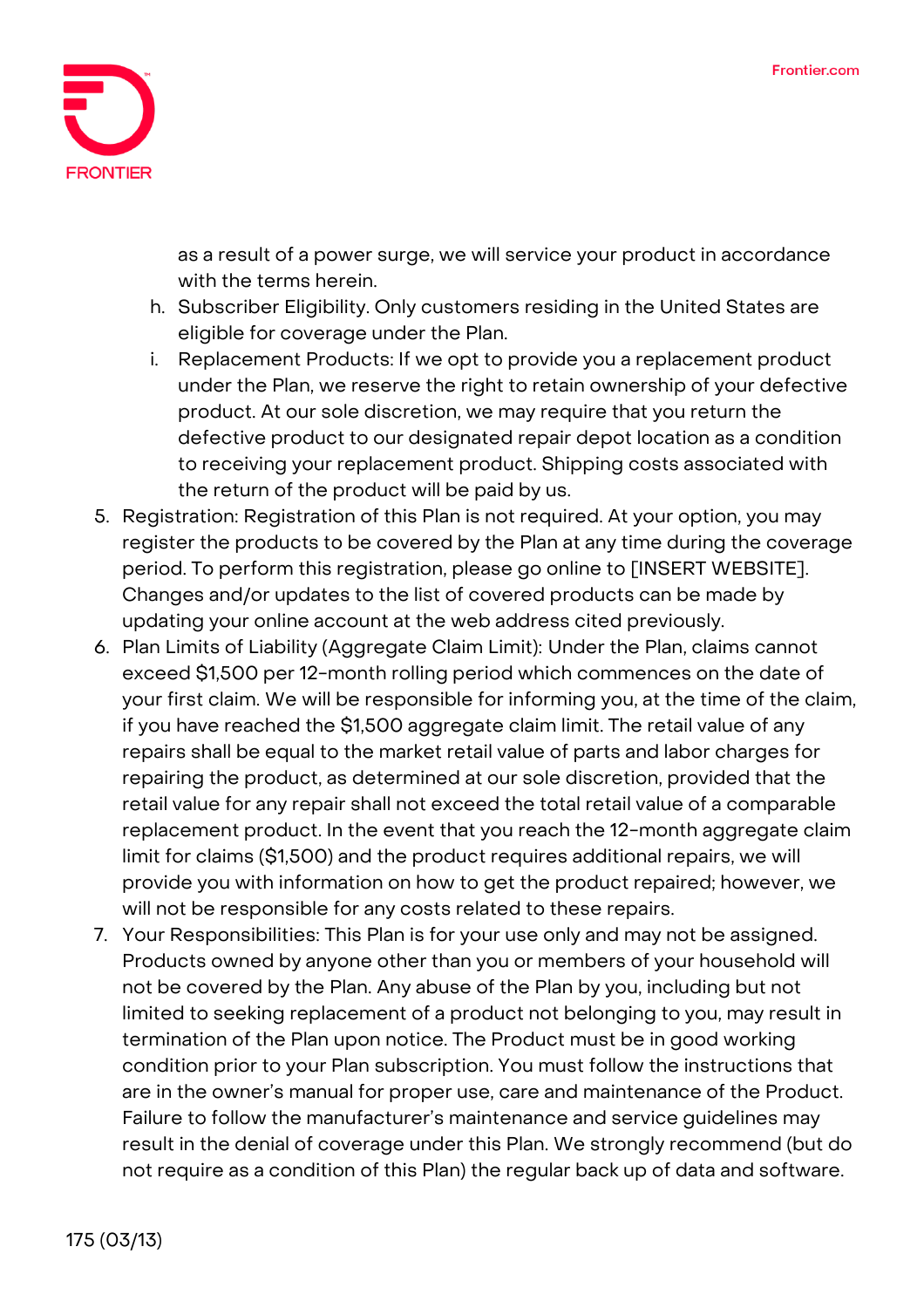

It is important that you back up all data files on your PC prior to the commencement of service; repairs to your PC may result in the deletion of such data files. Please retain these terms and conditions for your records.

- 8. **Payment:** You agree to pay monthly charges for this Plan as such charges may appear on your monthly bill from Frontier. The monthly rate for the Plan was provided to you at the time you subscribed to the Plan. You may contact your Frontier representative for the current applicable rate for the Plan. Nonpayment may result in cancellation of the Plan. All charges, plus all applicable taxes, shall be due and payable by the due date stated on Frontier's bill.
- 9. **If Your Product Needs Service:** In the event the product fails to operate, you may, 30 days after subscription to this Plan, file a claim by calling 1.866.442.3179, 24 hours a day, 7 days a week, excluding national holidays. As stated above, service for your PC or monitor is subject to your payment of a \$89.00 service fee for each claim. There will be no service fee required for servicing the keyboard, mouse, modem, router or Fiber Internet back up battery, which are not an integrated component of your PC. **AT OUR OPTION, REPLACEMENTS WILL BE NEW, REBUILT, REFURBISHED, OR NON-ORIGINAL EQUIPMENT MANUFACTURER'S PARTS OR PRODUCTS THAT PERFORM TO THE ORIGINAL FACTORY SPECIFICATIONS.** If, at our sole discretion, it is determined that the product cannot be repaired, we will offer you a replacement product of like kind and quality, either new or refurbished. The cost of the replacement product cannot exceed the available balance of funds under the aggregate claim limit. Repaired or replaced products are warranted by us for 90 days from the date of product receipt by you. In the event that the product fails to function properly during such 90 days, we will repair or replace the product at no cost to you. Such services will not be charged against your aggregate claim limit under the Plan. If you choose not to accept the replacement product which we offer you, then we will provide a payment to you in the form of a gift card or check based on the fair market value of the product as determined by us, based upon the age of the product. This payment amount cannot exceed the available balance of funds under the aggregate claim limit.
- 10. **Insurance Securing this Plan:** This Plan is not a contract of insurance. The obligations of Asurion Warranty Services, Inc. under this Plan are secured by an insurance policy provided by Liberty Insurance Underwriters Inc. in the following states: AL, AR, CA, CT, GA, HI, IL, KY, MA, ME, MN, MO, MT, NC, NH, NV, NY, OK, OR, SC, TX, VT, VA, WA, WI, WY and all other states required by law. The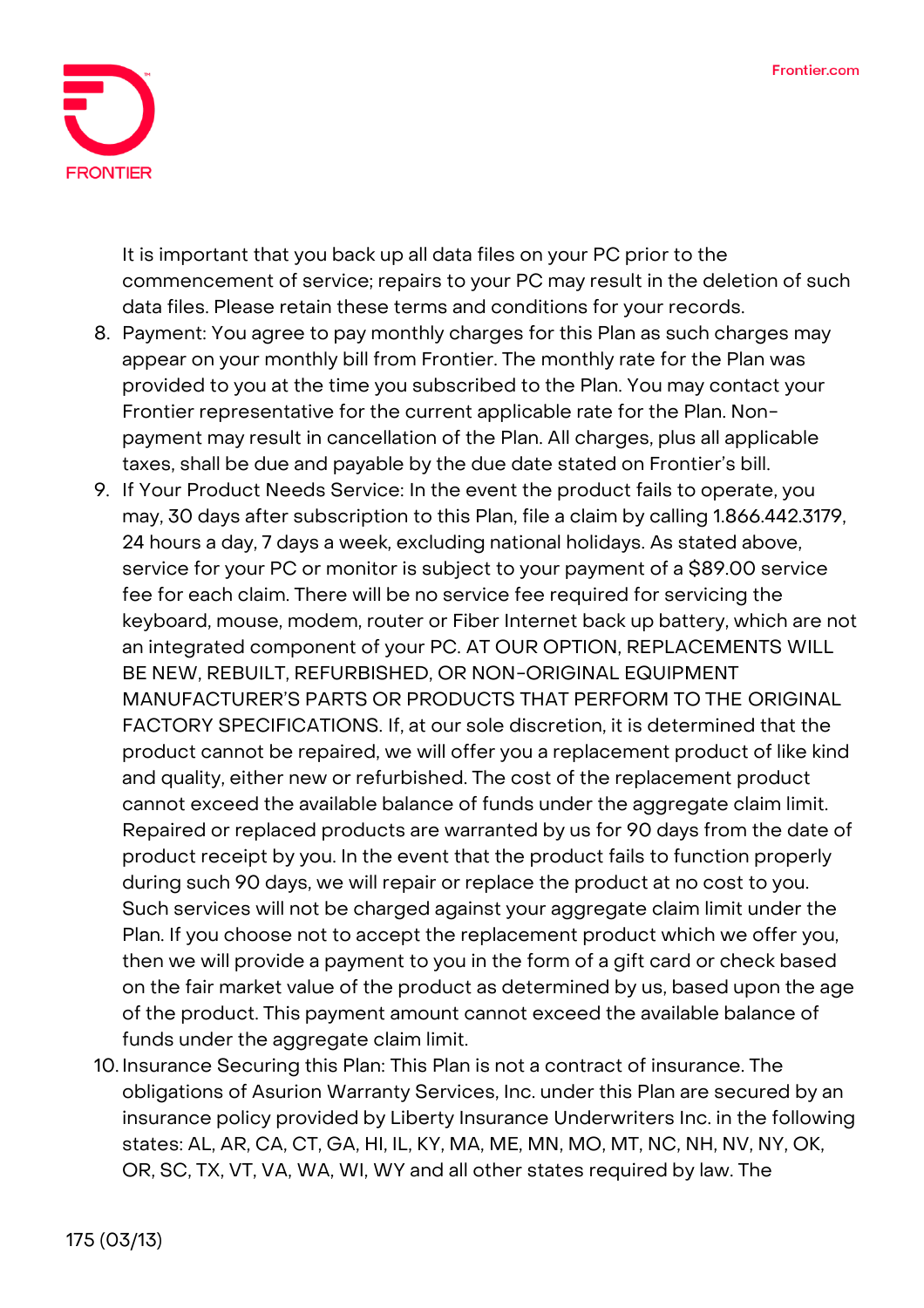

obligations of Asurion Florida Warranty Services, Inc. under this Plan are secured by an insurance policy provided by Liberty Mutual Insurance Company. If within sixty (60) days we have not paid you for your covered claim, provided you with a refund owed or you are otherwise dissatisfied, you may make a claim directly to the applicable insurance company at 55 Water St. 18th Floor New York, NY 10041 for Liberty Insurance Underwriters, Inc. and at 175 Berkeley Street, Boston, Massachusetts, 02116, for Liberty Mutual Insurance Company or by calling toll free 1.800.677.9163.

- 11. **Exclusions – What Is Not Covered:** This Plan does not cover the following:
	- a. Products with pre-existing conditions at the time of your subscription to the Plan;
	- b. Batteries (except for a Fiber Internet back up battery);
	- c. Failure of a Fiber Internet back up battery due to improper use or use with unauthorized products or any Fiber Internet back up battery previously replaced under this Plan or any other Frontier Expert Care service plan owned by you;
	- d. Components or products used for any commercial, public, lease or other non-residential purpose;
	- e. Cosmetic defects, damage to or failures of non-operational components that do not inhibit the proper operation and performance of a covered item, such as but not limited to: appearance parts; broken hinges; cracked cases; decorative finishing; finish defects; handles; nonfunctional plastic; trim; accessories; attachments;
	- f. Damage or costs resulting from: improper installation or setup; use in any combinations not approved in the manufacturer's specifications; unauthorized modifications, alterations, repairs or repair personnel;
	- g. Failure, inoperability, or disruption of any product or product functions due to any design flaw or systemic manufacturing defect;
	- h. Failures, damage or loss caused by any physical force external to the product, whether accidental or intentional, including but not limited to: any disaster, whether natural (acts of God) or man-made, whether local or catastrophic; abuse; acts of war; civil disorders; corrosion; dirt; mold; dust; earthquake; fire; hail; insects or other animals; liquid immersion; malicious mischief; misuse; negligence; nuclear accident; riot; rust; sand; smoke; storm; terrorist attack; vandalism; wind;
	- i. Costs associated with installation or de-installation of any product;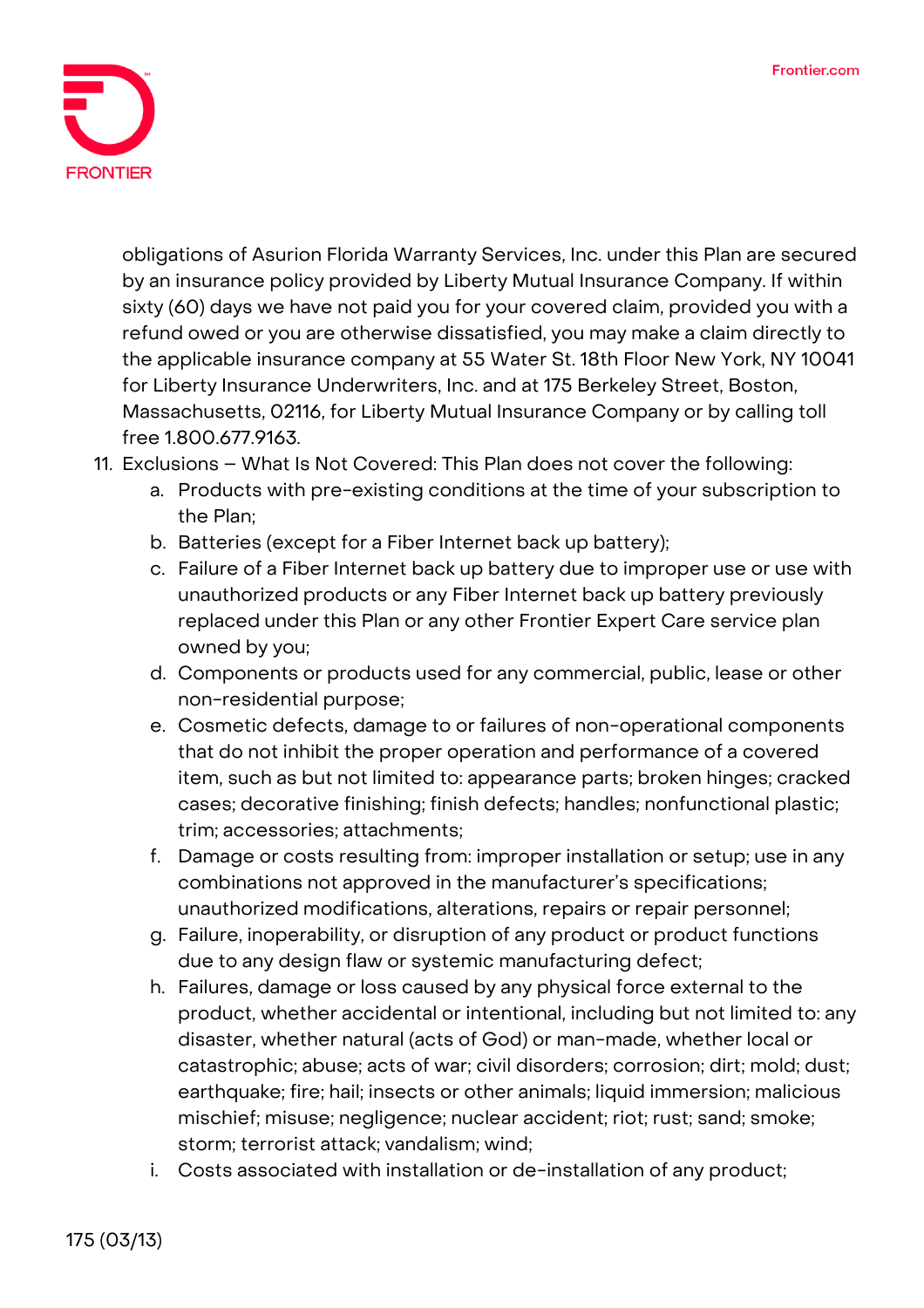

- j. PC peripherals such as printers, external speakers and/or scanners;
- k. Televisions that are used as a PC monitor;
- l. Burned-in images and pixel failure within designed specifications or that do not materially alter the product's functionality;
- m. Wireless repeaters, Fiber Internet routers, signal boost routers, additional base stations;
- n. Adjunct devices, or any device that is not built into the PC's CPU housing, except a keyboard, mouse, broadband modem, router or Fiber Internet back up battery;
- o. PCs that do not have administrator's permissions. The covered PC must be able to upload and download software;
- p. Products that are not owned by you or a member of your household, leased and rented products, or products that are not customarily located in your specified residence;
- q. Loss or damage to the product either while in storage or in the course of transit, delivery, or redelivery, except where the loss or damage occurs while your product is located at our designated repair depot;
- r. Normal periodic or preventative maintenance, inspections, cleaning, or tune-ups; minor adjustments and settings outlined in the product owner's manual that the user can perform; costs related to any service request which results in customer education or no problem found;
- s. Products whose serial number has been altered or removed;
- t. Products located outside the United States;
- u. Repair or replacement covered by a manufacturer recall in effect at the time of the failure;
- v. Support or repairs to software; loss or damage to software due to any cause; including but not limited to, computer virus; worm; Trojan programs; adware, spyware, firmware or any other software program;
- w. Data or software of any kind that is deleted or damaged during a repair or replacement under this Plan;
- x. Special, indirect, or consequential damages or losses
- y. Theft or loss of the product.
- z. Customer built or assembled computers
- 12. **Renewal:** This Plan automatically renews from month to month until cancelled.
- 13. **Transfer:** This Plan is not transferable to another party.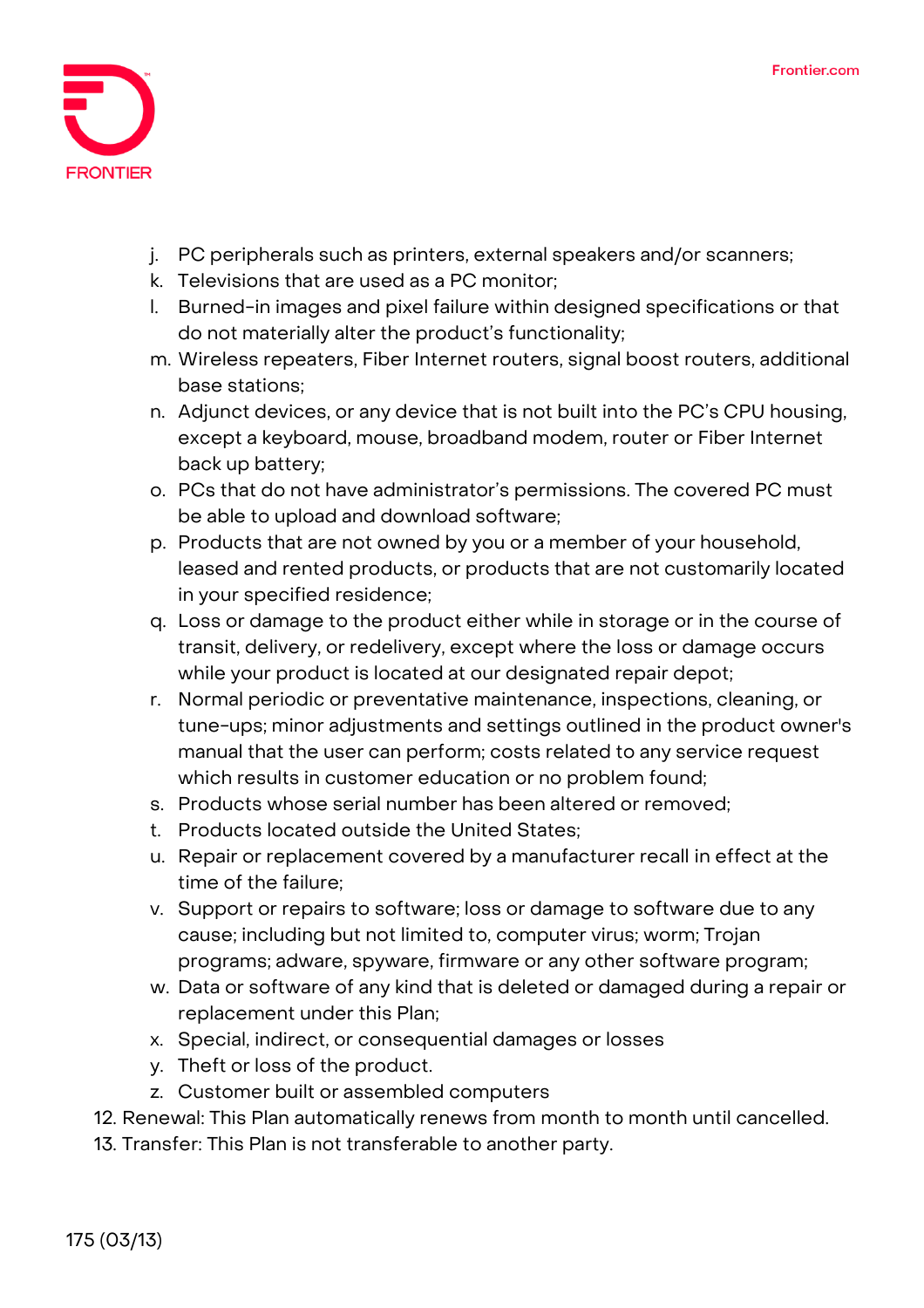

- 14. **Cancellation:** This Plan is provided on a month-to-month basis and can be canceled by you at any time for any reason by notifying Frontier's local business office (or other number that Frontier may designate for such purpose) or by notifying NEW in writing at P.O. Box 1818, Sterling, VA 20167. We may elect not to renew the Plan upon 30 days written notice to you. Upon any termination or cancellation by you or Frontier, you will have coverage provided, at no cost for an additional thirty (30) days after the date of termination or cancellation of this Plan. All claims under this Plan must be reported to us within thirty (30) days after cancellation of the Plan.
- 15. **Changes to the Plan:** WE MAY CHANGE THE MONTHLY CHARGE FOR THE PLAN, OR WE MAY CHANGE THESE TERMS AND CONDITIONS FROM TIME TO TIME UPON THIRTY (30) DAYS WRITTEN NOTICE TO YOU. SUCH NOTICE MAY BE PROVIDED AS A MESSAGE PRINTED ON THE Frontier BILL, IN A SEPARATE MAILING OR EMAIL, OR BY ANY OTHER REASONABLE METHOD AT Frontier'S DISCRETION. IF YOU DO NOT AGREE TO THE MODIFIED CHARGES OR TERMS OF THE AGREEMENT, YOU MAY CANCEL THE PLAN BY NOTICE TO Frontier AT ANY TIME IN ACCORDANCE WITH THESE TERMS AND CONDITIONS. THE PAYMENT OF APPLICABLE CHARGES BY YOU, OR A REQUEST FOR SERVICE UNDER THE PLAN, AFTER RECEIVING SUCH NOTICE OF A CHANGE IN THE CHARGES OR OTHER TERMS AND CONDITIONS WILL BE DEEMED TO BE ASSENT BY YOU TO THE CHANGE (S) IN THE CHARGES, TERMS OR CONDITIONS.
- 16. **Limitation of Liability:** Our liability for any negligence, error, mistake, or omission regarding the Plan or replacement of product(s) under the Plan is limited to a correction of any such error, mistake or omission. If such a correction is not possible, our liability will be limited to charges for the applicable month paid to Frontier pursuant to the Plan. Any refund must be requested by you. IN NO EVENT WILL THE PLAN OBLIGOR, Frontier OR THE ADMINISTRATOR BE LIABLE FOR INDIRECT, INCIDENTAL OR CONSEQUENTIAL DAMAGES INCLUDING BUT NOT LIMITED TO PERSONAL INJURIES OR LOSS OF INCOME ARISING OUT OF OR CONNECTED TO THE PROVISION OF THE PLAN REPAIR OR REPLACEMENT OF PRODUCTS UNDER THE PLAN AND CAUSED BY NEGLIGENCE, ERROR, MISTAKE OR OMISSION ON THE PART OF THE PLAN OBLIGOR, ADMINISTRATOR OR Frontier OR THEIR RESPECTIVE EMPLOYEES, AGENTS OR SUBCONTRACTORS.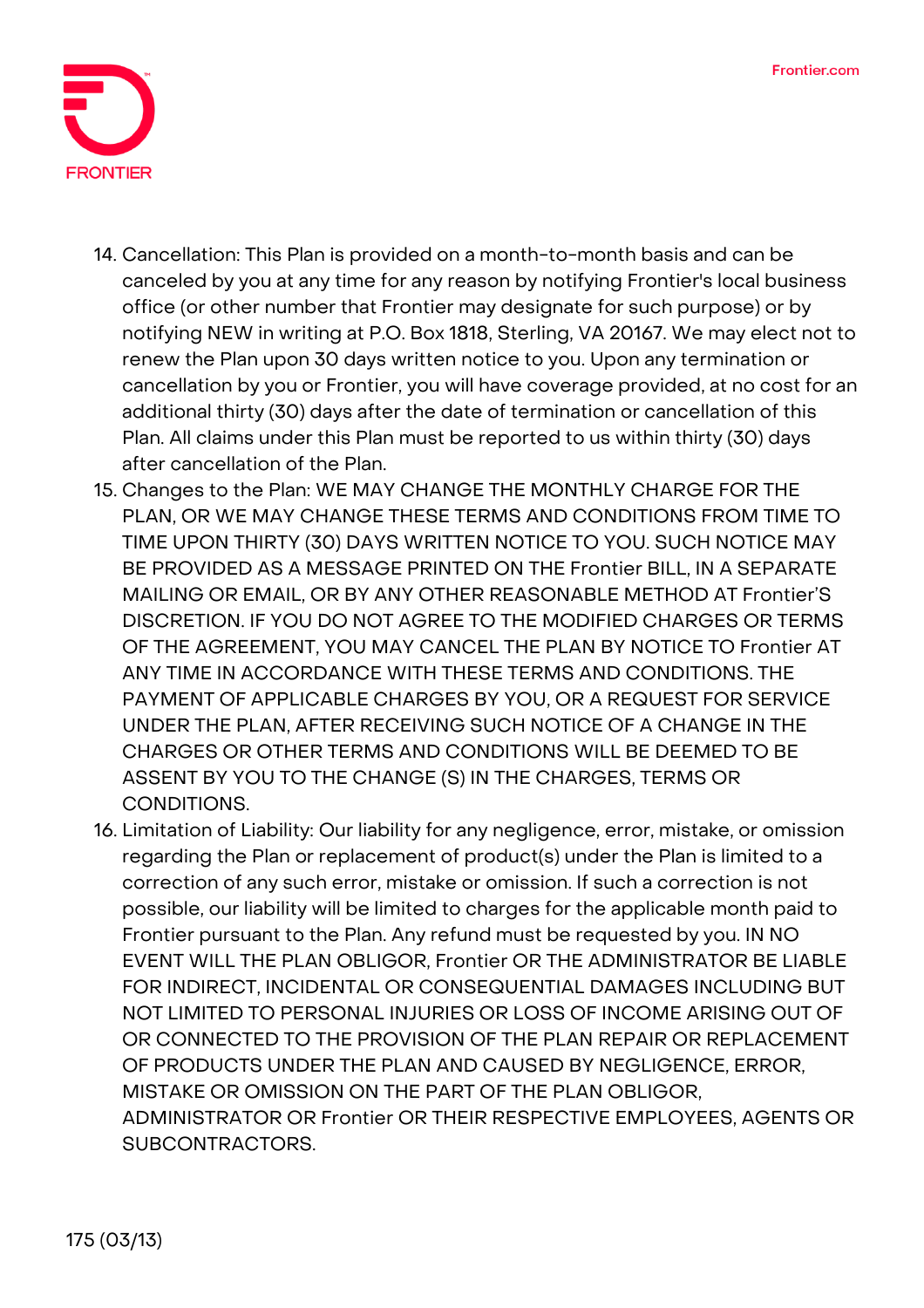

- 17. **Force Majeure:** We shall not be held responsible for any delay or failure in performance of any part of this Plan to the extent that such delay or failure is caused by fire, flood, explosion, war, strike, embargo, government requirement, regulatory agency requirement civil or military authority, acts of God, or other similar causes beyond our control.
- 18. **Non-waiver:** Our failure in any circumstance to require strict adherence to any term or condition set forth herein shall not be deemed a waiver by us of any such term or condition under any other circumstance or of any other term or condition set forth herein.
- 19. **Arbitration Agreement:** Most of the questions or concerns that you may have about the program or this Plan can be addressed quickly and satisfactorily by contacting us at 1.866.856.3882. In the unlikely event that there are any disputes that cannot be resolved informally, **YOU AND WE AGREE TO RESOLVE THOSE DISPUTES THROUGH BINDING ARBITRATION OR SMALL CLAIMS COURT INSTEAD OF THROUGH COURTS OF GENERAL JURISDICTION. YOU AND WE AGREE THAT ANY ARBITRATION WILL TAKE PLACE ON AN INDIVIDUAL BASIS ONLY. YOU AND WE AGREE TO WAIVE OUR RIGHTS TO A TRIAL BY JURY AND TO PARTICIPATE IN A CLASS ACTION.** Arbitration is more informal than a lawsuit in court. Arbitration uses a neutral arbitrator instead of a judge or jury. It has more limited discovery than in court and is subject to limited review by courts. Arbitrators can award the same damages and relief that a court can award. For the purpose of this arbitration agreement, references to "we" and "us" include (1) the Plan Obligor and Administrator, as defined in Sections 1 and 2 above, and their respective parents, subsidiaries, affiliates, agents, employees, successors and assigns; and (2) Frontier Communications, Inc. and its wholly owned subsidiaries. The enforcement and interpretation of this arbitration agreement is governed by the Federal Arbitration Act. This arbitration agreement shall survive the termination of this Plan.

This arbitration agreement is intended to be interpreted broadly, and it includes, without limitation: (1) any dispute or claim arising out of or relating in any way to the program or to this Plan, whether based in contract, tort, statute, fraud, misrepresentation or otherwise; and (2) any such dispute or claim that arose either before this arbitration agreement or Plan was entered into by you and us or that arises after this arbitration agreement or Plan is terminated. Notwithstanding any of the foregoing, this arbitration agreement does not preclude you or us from bringing an individual action in small claims court. This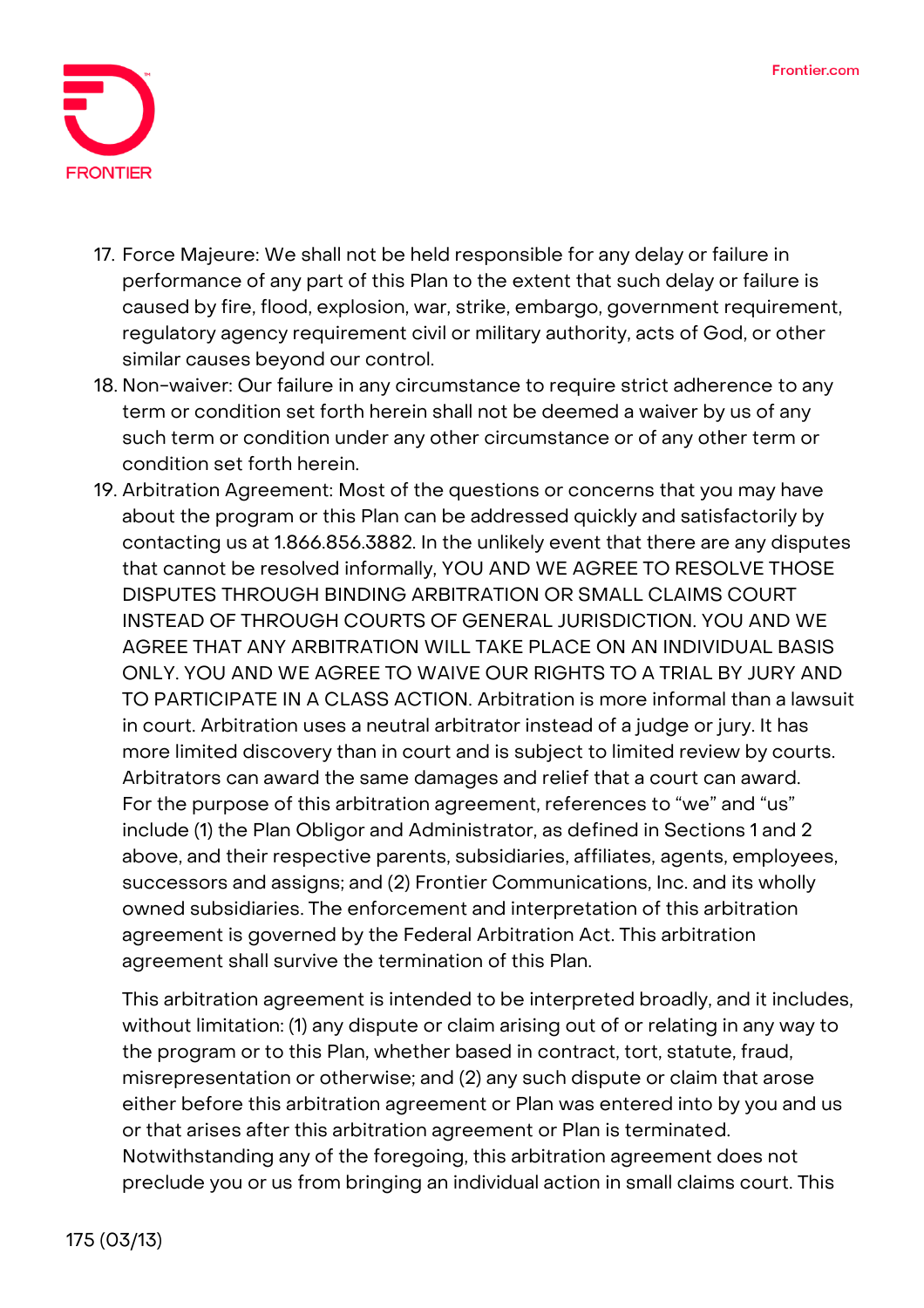

arbitration agreement also does not preclude you from informing any federal, state or local agencies or entities of your dispute or claim. Such agencies or entities may be able to seek relief from us on your behalf.

If you or we intend to seek arbitration you and we must first send to the other a written Notice of Claim ("Notice") by certified mail. Your Notice to Us should be addressed to: Legal Department, 22660 Executive Drive, Suite 122, Sterling VA 20166. The Notice must describe the dispute and state the specific relief sought. If you and we do not resolve the dispute within 30 days of receipt of the Notice, you or we may initiate an arbitration proceeding with the American Arbitration Association ("AAA"). You can obtain the forms necessary to initiate an arbitration proceeding by visiting [www.adr.org](http://www.adr.org/) or by calling 1.800.778.7879. After we receive notice that you have commenced arbitration, we will reimburse you for payment of any filing fee to the AAA. If you are unable to pay a required filing fee, we will pay it if you send a written request by certified mail to: Legal Department: 22660 Executive Drive, Suite 122, Sterling VA 20166. The arbitration shall be administered by the AAA in accordance with the Commercial Arbitration Rules and the Supplementary Procedures for Consumer Related Disputes (the "Arbitration Rules") in effect at the time the arbitration is initiated and as modified by this Arbitration Agreement. You can obtain a copy of the Arbitration Rules by visiting [www.adr.org](http://www.adr.org/) or by calling 1.800.778.7879.

The arbitrator appointed by the AAA to decide the dispute is bound by the terms of this Arbitration Agreement. All issues are for the arbitrator to decide, including the scope of this Arbitration Agreement, with the exception that issues relating to the enforceability of this Arbitration Agreement may be decided by a court. Unless you and we agree otherwise, any arbitration hearings will take place in the county or parish of your billing address. If your dispute is for \$10,000 or less, you may choose to conduct the arbitration hearings either by submitting documents to the arbitrator or by appearing before the arbitrator in person or by telephone. If your dispute is for more than \$10,000, the right to arbitration hearings will be determined by the Arbitration Rules. We will pay all filing, administration and arbitrator fees for any arbitration initiated pursuant to this Arbitration Agreement, unless your dispute is found by the arbitrator to have been frivolous or brought for an improper purpose under Federal Rule of Civil Procedure 11(b). In that case, the payment of such fees shall be governed by the Arbitration Rules.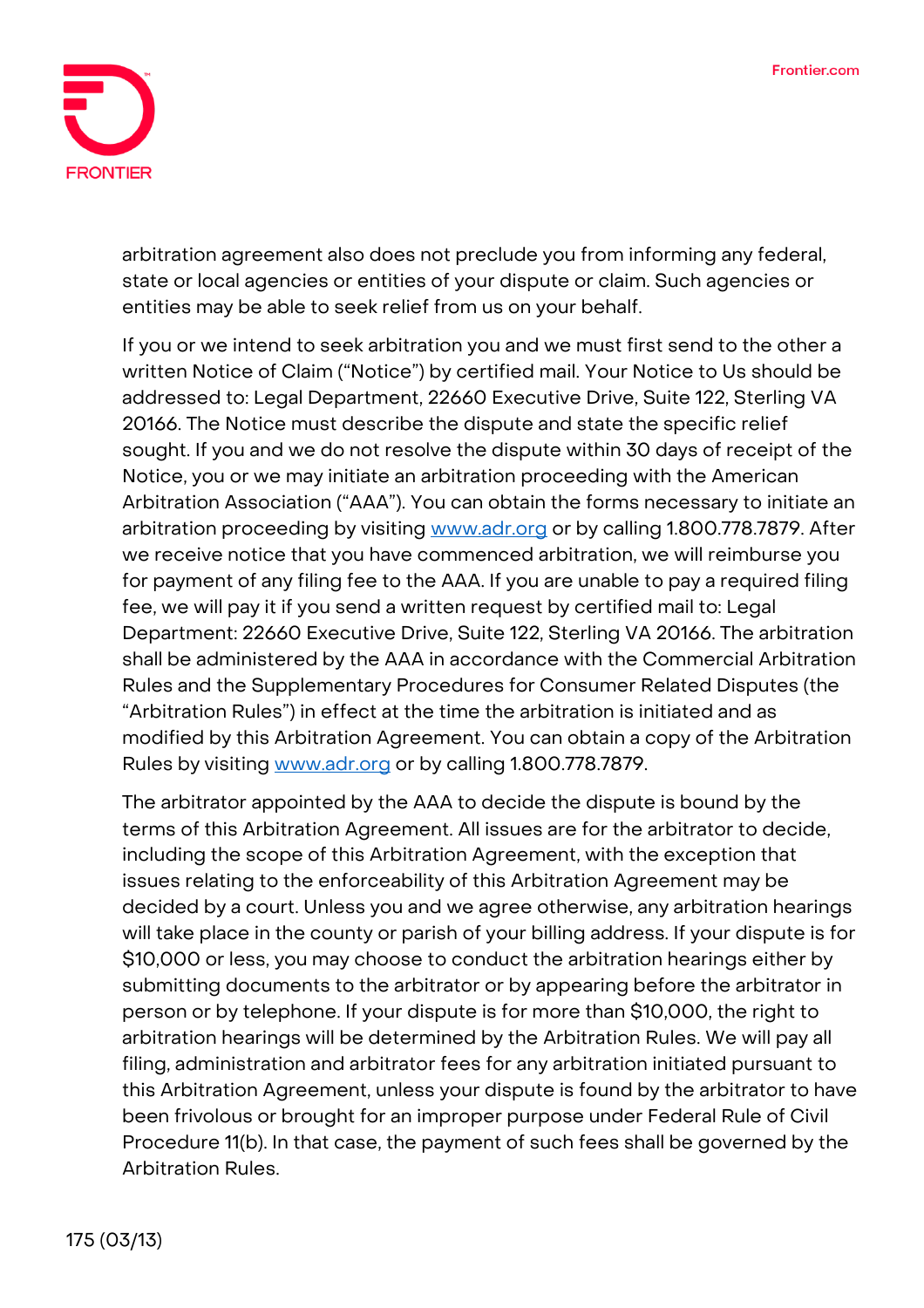

At the conclusion of the arbitration hearings, the arbitrator shall issue a written decision which includes an explanation of the facts and law upon which the decision is based. If the arbitrator finds in your favor and issues a damages award that is greater than the value of the last settlement offer made by us or if we made no settlement offer and the arbitrator awards you any damages, we will: (1) pay you the amount of the damages award or \$7,500, whichever is greater; and (2) pay your attorney, if any, twice the amount of the attorney's fees and the actual amount of any expenses reasonably incurred when pursuing your dispute in arbitration. You and we agree not to disclose any settlement offers to the arbitrator until after the arbitrator has issued the written decision. The arbitrator may resolve any disputes regarding attorney's fees and expenses either during the arbitration hearings or, upon request, within 14 days of the arbitrator's written decision. While the right to the attorney's fees and expenses discussed above is in addition to any right you may have under applicable law, neither you nor your attorney may recover duplicate awards of attorney's fees and expenses. Although we may have the right under applicable law to recover attorney's fees and expenses from you if we prevail in the arbitration, we hereby waive the right to do so.

To the extent either declaratory or injunctive relief is sought in the arbitration, such relief can be awarded only to the extent necessary to provide the relief warranted by a party's individual claim. **YOU AND WE AGREE THAT EACH MAY BRING CLAIMS AGAINST THE OTHER ONLY IN AN INDIVIDUAL CAPACITY AND NOT AS A PLAINTIFF OR CLASS MEMBER IN ANY PURPORTED CLASS OR REPRESENTATIVE PROCEEDING.** Unless you and we agree otherwise, the arbitrator may not consolidate the dispute of another person with your or our dispute and may not preside over any form of a representative or class proceeding. If this specific provision of this Arbitration Agreement is found to be unenforceable, then the entirety of this Arbitration Agreement shall be null and void.

**If You Reside In One Of The Following States, These Provisions Apply To You:**

**State Variations**

The following state variations shall control if inconsistent with any other terms and conditions: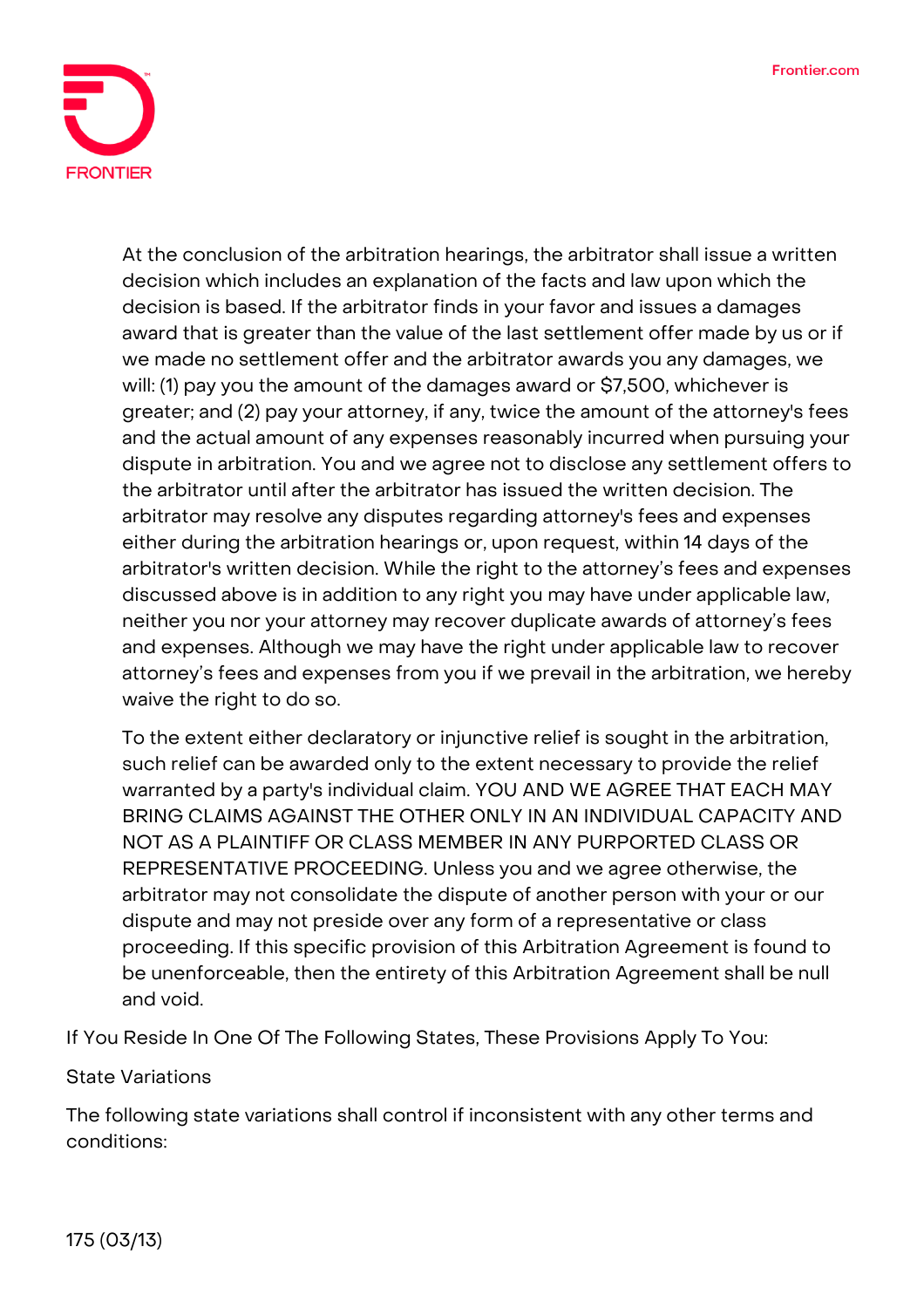

**Alabama Residents:** You may cancel this Plan within twenty (20) days of the receipt of this Plan. If no claim has been made under the Plan, the Plan is void and we shall refund to you the full purchase price of the Plan including any premium paid for the applicable insurance policy. Any refund due to you will be credited to any outstanding balance of your account, and the excess, if any, shall be refunded to you. A ten (10) percent penalty per month shall be added to a refund that is not paid or credited within fortyfive (45) days after you cancel the Plan. If you cancel this Plan after twenty (20) days of receipt of this Plan, we shall refund to you the unearned portion of the full purchase price of the Plan including the unearned portion of any premium paid for any applicable insurance policy. Any refund due to you will be credited to any outstanding balance of your account, and the excess, if any shall be refunded to you.

**Arizona Residents:** If your written notice of cancellation is received prior to the expiration date, the Administrator shall refund the remaining pro-rata price, regardless of prior services rendered under the Plan. The pre-existing condition exclusion does not apply to conditions occurring prior to the sale of the consumer product by the Obligor, its assignees, subcontractors and/or representatives.

**California Residents:** For all products other than home appliances and home electronic products, the Cancellation provision is amended as follows: If the Plan is cancelled: (a) within sixty (60) days of the receipt of this Plan, you shall receive a full refund of the price paid for the Plan provided no service has been performed, or (b) after sixty (60) days, you will receive a pro rata refund, less the cost of any service received.

**Connecticut Residents:** The expiration date of this Plan shall automatically be extended by the duration that the product is in our custody while being repaired. In the event of a dispute with the Administrator, you may contact The State of Connecticut, Insurance Department, PO Box 816, Hartford, CT 06142-0816, Attn: Consumer Affairs. The written complaint must contain a description of the dispute, the purchase price of the product, the cost of repair of the product and a copy of the Plan.

**Florida Residents:** The Plan shall be cancelled by us for fraud or material misrepresentation, including but not limited to commercial or rental use. Unauthorized repair or replacement of covered equipment shall result in the cancellation of the Plan by us. In the event of cancellation by us, written notice of cancellation shall be mailed to you not less than sixty (60) days before cancellation is effective. This Plan can be cancelled by you at any time for any reason by emailing, mailing or delivering to us notice of cancellation. If the Plan is cancelled: (a) within thirty (30) days of the receipt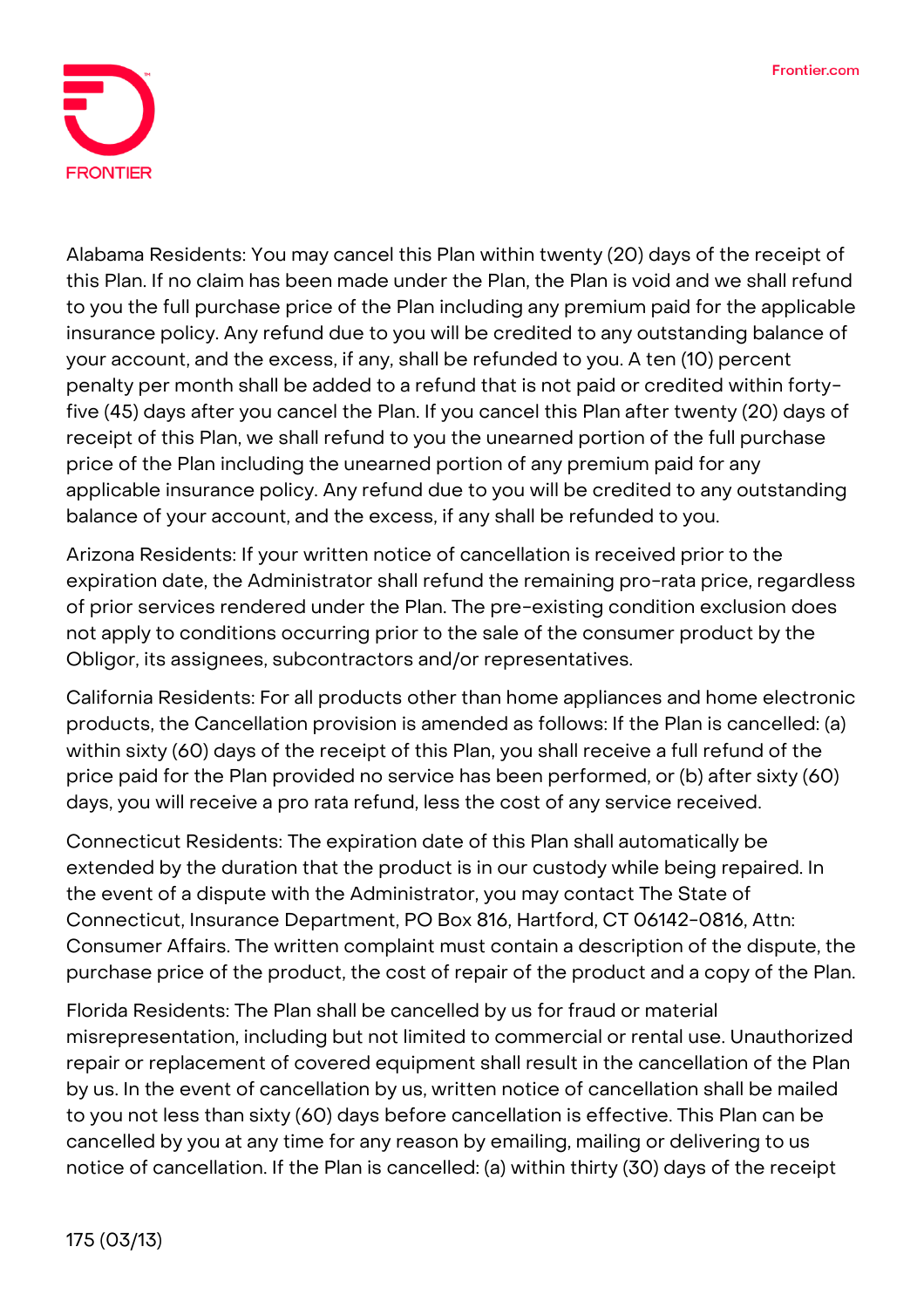

of the Plan, you shall receive a full refund of the price paid for the Plan provided no service has been performed, or (b) after thirty (30) days, you will receive a refund based on 100% of unearned pro rata premium less any claims that have been paid or less the cost of repairs made by us. If we cancel the Plan, the return premium is based upon 100% of the unearned pro rata premium. In Florida, the Sales Rep ID is: E058336.

**Georgia Residents:** This Plan shall be non-cancelable by us except for fraud, material misrepresentation, or failure to pay consideration due therefore. The cancellation shall be in writing and shall conform to the requirements of Code 33-24-44. You may cancel at any time upon demand and surrender of the Plan and we shall refund the excess of the consideration paid for the Plan above the customary short rate for the expired term of the Plan. This Plan excludes coverage for incidental and consequential damages and pre-existing conditions only to the extent such damages or conditions are known to you or reasonably should have been known to you. As stated in the Arbitration Agreement of this Plan, either party may bring an individual action in small claims court. The Arbitration Agreement Addendum does not preclude You from bringing issues to the attention of federal, state, or local agencies or entities of Your dispute. Such agencies or entities may be able to seek relief on Your behalf. You and We agree to waive the right to a trial by jury and to participate in class arbitrations and class actions. Nothing contained in the arbitration provision shall affect your right to file a direct claim under the terms of this Plan against Liberty Insurance Underwriters, Inc. pursuant to O.C.G.A. 33-7-6.

**Illinois Residents:** You may cancel this Plan for any reason at any time. If you cancel within thirty (30) days of Plan purchase, and we have not paid a claim, you will receive a full refund, less a cancellation fee of \$50.00 or 10% of the Plan price. If you cancel after thirty (30) days or any time after we pay a claim, you will receive a pro-rata refund of the Plan price based on the days remaining, less any claims that have been paid, less a cancellation fee of \$50.00 or 10% of the Plan price.

**Maine Residents:** You may cancel this Plan within twenty (20) days of the receipt of this Plan if sent by mail or within ten (10) days if delivered at the point of sale. If no claim has been made under the Plan, the Plan is void and we shall refund to you the full purchase price of the Plan including any premium paid for the applicable insurance policy. Any refund due to you will be credited to any outstanding balance of your account, and the excess, if any, shall be refunded to you. A ten (10) percent penalty per month shall be added to a refund that is not paid or credited within forty-five (45) days after you cancel the Plan. If you cancel this Plan after twenty (20) days of receipt of this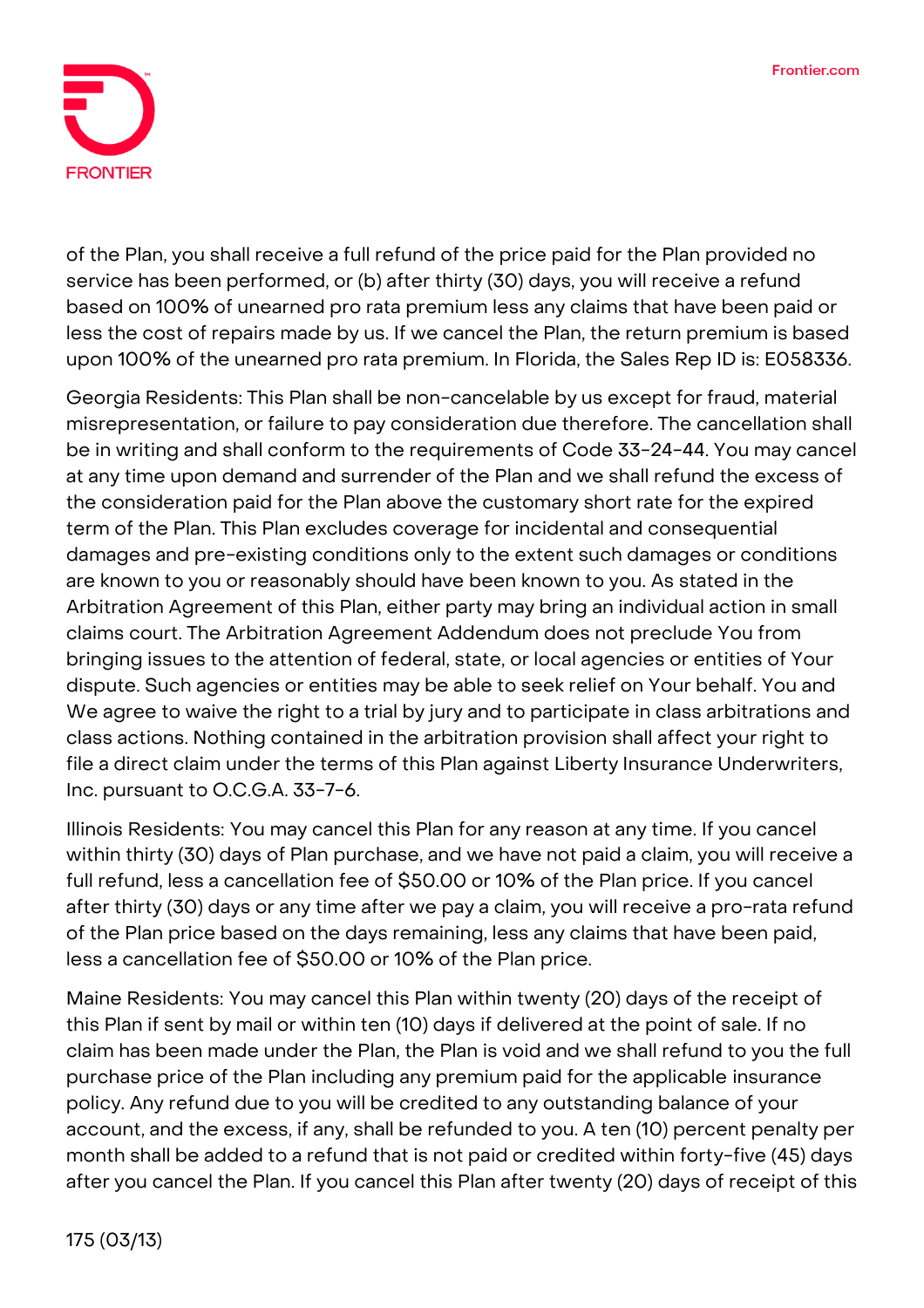

Plan if sent by mail or within ten (10) days if delivered at the point of sale, we shall refund to you the unearned pro rata premium, less any claims paid. An administrative fee not to exceed ten (10) percent of the premium fee by you may be charged by us. Any refund due to you will be credited to any outstanding balance of your account, and the excess, if any shall be refunded to you. In the event of cancellation by us, written notice to you will be provided at least 15 days prior to the cancellation and will contain the effective date of the cancellation and the reason for cancellation. If a Plan is cancelled by us, you will be refunded 100% of the unearned pro rata provider fee, less any claims paid. An administrative fee not to exceed 10% of the provider fee paid by you may be charged by us.

**Nevada Residents:** You are entitled to a "Free Look" period for this Plan. If you decide to cancel this Plan within thirty (30) days of purchase, you are entitled to a one hundred percent (100%) refund of any fees paid. If you cancel this Plan after thirty (30) days from purchase, or if we cancel this Plan at any time, you will receive a pro rata refund based on the days remaining, less a cancellation fee of twenty-five dollars (\$25.00) or ten percent (10%) of the Plan fee, whichever is less. If we fail to pay the cancellation refund within 45 days of your written request we will pay you a penalty of ten percent (10%) of the purchase price for each thirty (30) day period or portion thereof that the refund and any accrued penalties remain unpaid. If this Plan is canceled by Us, no cancellation may become effective until at least 15 days after the notice of cancellation is mailed to you. We can cancel this Plan due to unauthorized repairs which result in a material change in the nature or extent of the risk, occurring after the first effective date of the current Plan, which causes the risk of loss to be substantially and materially increased beyond that contemplated at the time the Plan was issued or last renewed. If we cancel this Plan no cancellation fee will be imposed and no deduction for claims paid will be applied. If your covered failure results in a loss of heating, cooling, or electrical power to your air conditioner or refrigerator/freezer, repairs on your covered product will commence within 24 hours after you report your claim. If these repairs cannot be completed within three (3) calendar days, we will send you a report indicating the status of these repairs. Your monthly bill forms part of this Plan. The third (3rd) sentence of the Payment section is replaced with the following: Non-payment by you may result in cancellation of the Plan.

**New Mexico Residents:** If this Plan has been in force for a period of seventy (70) days, we may not cancel before the expiration of the Plan term or one (1) year, whichever occurs first, unless: (1) you fail to pay any amount due; (2) you are convicted of a crime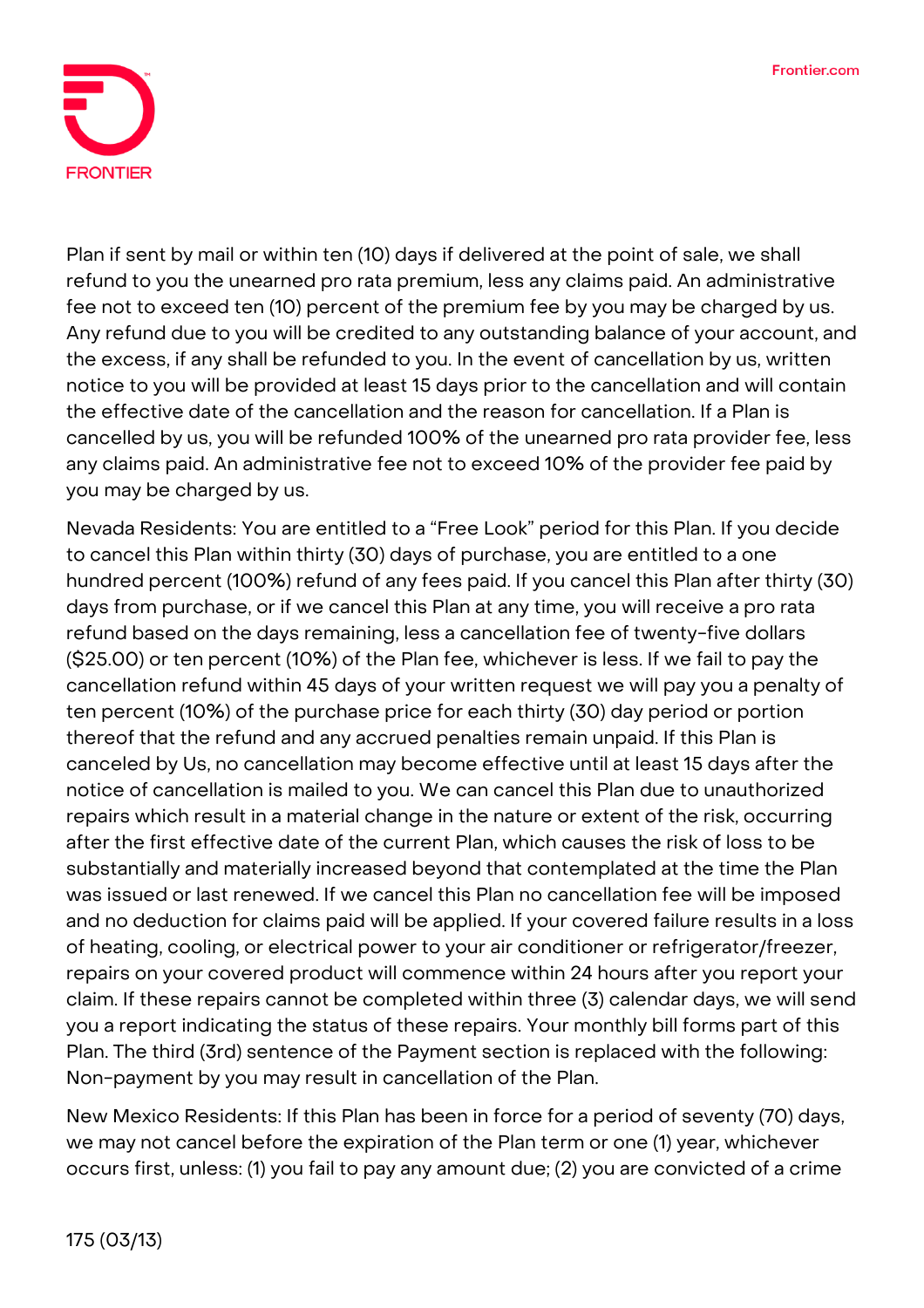

which results in an increase in the service required under the Plan; (3) you engage in fraud or material misrepresentation in obtaining this Plan; (4) you commit any act, omission, or violation of any terms of this Plan after the effective date of this Plan which substantially and materially increase the service required under this Plan; or (5) any material change in the nature or extent of the required service or repair occurs after the effective date of this Plan and causes the required service or repair to be substantially and materially increased beyond that contemplated at the time you purchased this Plan.

**North Carolina Residents:** The purchase of this Plan is not required either to purchase or to obtain financing for a home appliance.

**Oklahoma Residents:** The "Cancellation" section is deleted and replaced by the following: you may cancel this Plan at any time by surrendering it or providing written notice to the retailer at the address where you purchased this Plan. You may also cancel this Plan by surrendering it or providing written notice to NEW at the address listed below. You may cancel this Plan for any reason. In the event you cancel this Plan within 30 days of receipt of the Plan, you shall receive a full refund of any payments made by you under this Plan. In the event you cancel this Plan after 30 days of receipt of this Plan, you shall receive a refund based upon 100% of the unearned pro-rata premium less an administrative fee not to exceed 10% of the unearned pro-rata premium or \$25, whichever is less, and less the cost of claims paid. We or NEW may not cancel this Plan except for fraud, material misrepresentation or non-payment by you; or if required to do so by any regulatory authorization. If we or NEW cancel this Plan, you shall receive a refund of 100% of the unearned pro-rata premium. We or NEW may not cancel this Plan without providing you with written notice at least thirty days prior to the effective date of cancellation. Such notice shall include the effective date of cancellation and the reason for cancellation. The following sentence is added to this Plan: Coverage afforded under this Plan is not guaranteed by the Oklahoma Insurance Guaranty Association. Oklahoma service warranty statutes do not apply to commercial use references in this Plan.

**Oregon Residents:** The Arbitration Agreement provision of this Plan is amended to include the following: **Any award rendered in accordance with this Arbitration Agreement shall be a nonbinding award against you**, provided that within forty-five (45) days of the arbitrator's award you file a legal proceeding in the appropriate federal, state or local court based on the same issue(s) and facts raised by you in the arbitration proceeding. Under no circumstances shall a legal proceeding be filed in a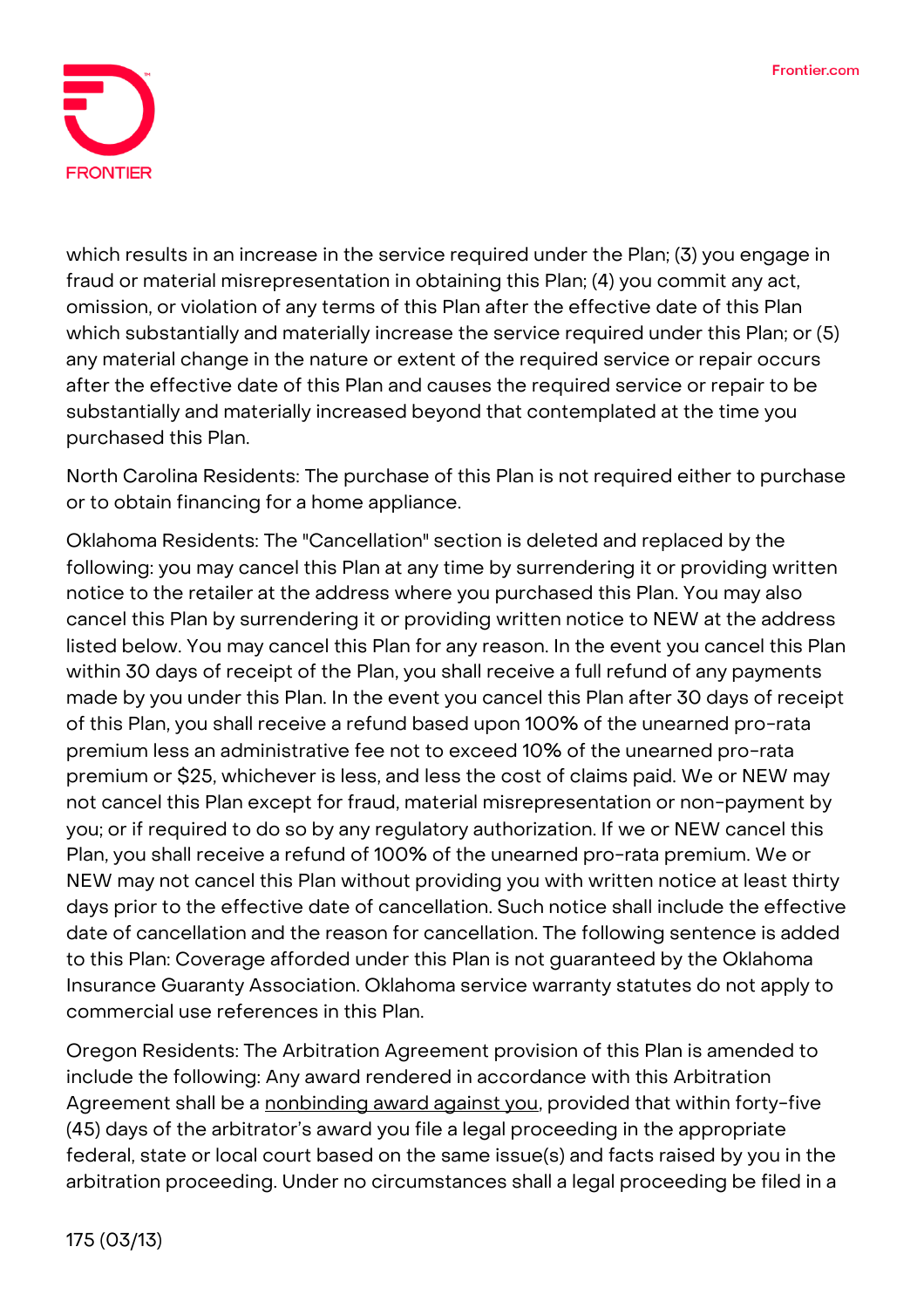

federal, state or local court until such time as both you and we first address our disagreement in an arbitration proceeding and obtain an arbitration award pursuant to this Arbitration Agreement. Any arbitration occurring under this Arbitration Agreement shall be administered in accordance with the Arbitration Rules unless any procedural requirement of the Arbitration Rules is inconsistent with the Oregon Uniform Arbitration Act in which case the Oregon Uniform Arbitration Act shall control as to such procedural

**South Carolina Residents:** To prevent any further damage, please refer to the owner's manual. In the event the service Plan provider does not provide covered service within sixty (60) days of proof of loss by the Plan holder, the Plan holder is entitled to apply directly to the Insurance Company. A ten percent (10%) penalty per month shall be added to a refund that is not paid or credited within forty-five (45) days after return of the Plan to us. If the Insurance Company does not resolve such matters within sixty (60) days of proof of loss, they may contact the SC Department of Insurance, P.O. Box 100105, Columbia, SC 29202-3105, 1.800.768.3467.

**Texas Residents:** If you purchased this Plan in Texas, unresolved complaints concerning a provider or questions concerning the registration of a service Plan provider may be addressed to the Texas Department of Licensing and Regulation, P.O. Box 12157, Austin, Texas 78711, telephone number 1.512.463.6599 or 1.800.803.9202. You may apply for reimbursement directly to the insurer if a refund or credit is not paid before the forty-sixth (46th) day after the date on which the Plan is returned to the provider. Texas license number: 116.

**Utah Residents: NOTICE. This plan is subject to limited regulation by the Utah Insurance Department.** To file a complaint, contact the Utah Insurance Department. Coverage afforded under this Plan is not guaranteed by the Utah Property and Casualty Guarantee Association. This Plan may be cancelled due to unauthorized repair which results in a material change in the nature or extent of the risk, occurring after the first effective date of the current policy, which causes the risk of loss to be substantially and materially increased beyond that contemplated at the time the policy was issued or last renewed. Failure to notify within the prescribed time will not invalidate the claim if you can show that notification was not reasonably possible. If we cancel this Plan due to fraud or material misrepresentation, you will be notified thirty (30) days prior to cancellation. If we cancel this Plan due to nonpayment, you will be notified ten (10) days prior to Plan cancellation.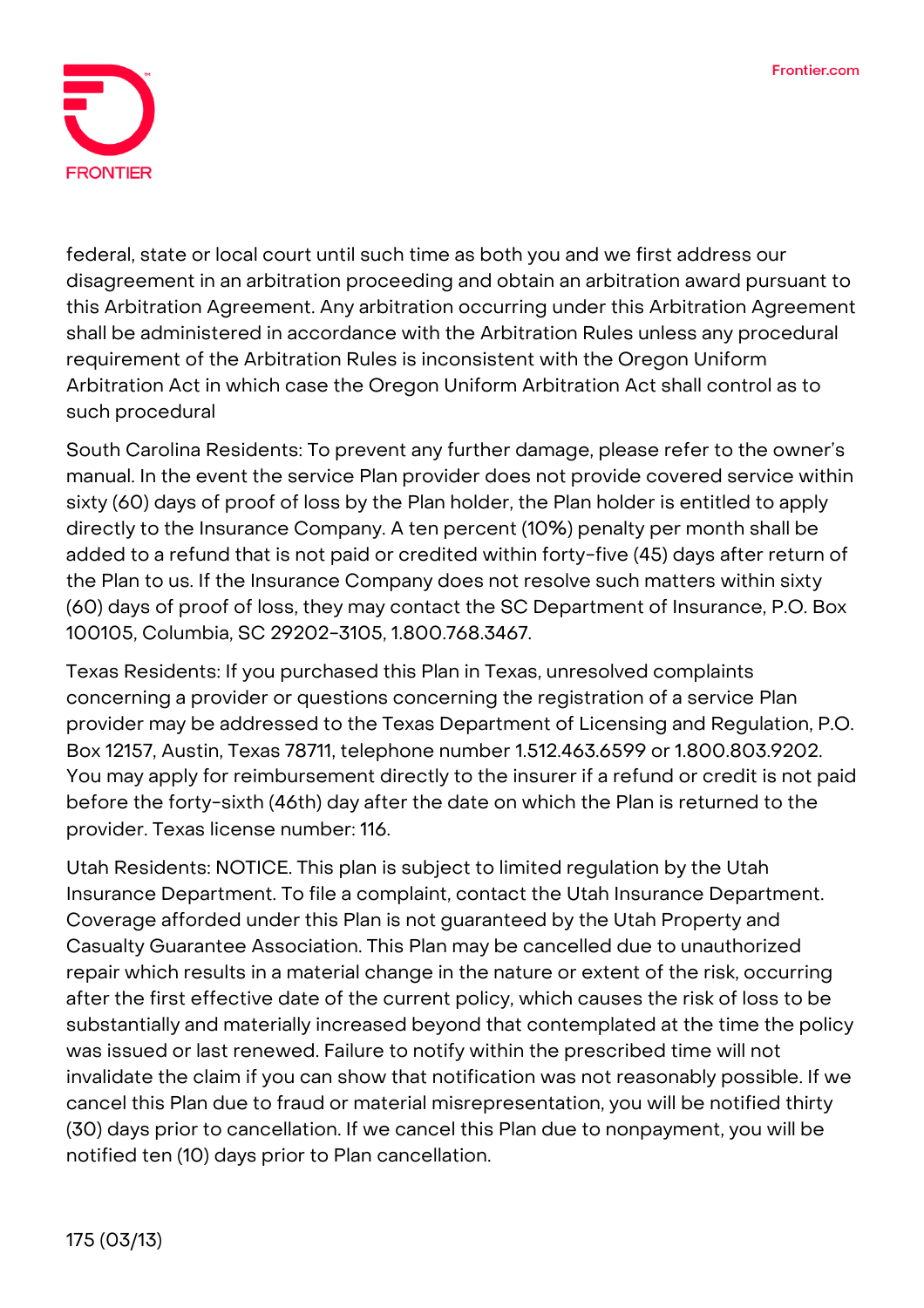

**Washington Residents:** You may apply directly to the insurance company.

**Wisconsin Residents: THIS CONTRACT IS SUBJECT TO LIMITED REGULATION BY THE OFFICE OF THE COMMISSIONER OF INSURANCE OF THE STATE OF WISCONSIN.** The "Cancellation" section is deleted and replaced by the following: you may cancel this Plan at any time by surrendering it or providing written notice to the retailer at the address where you purchased this Plan. You may also cancel this Plan by surrendering it or providing written notice to NEW at the address listed below. You may cancel this Plan for any reason. In the event you cancel this Plan within thirty (30) days of receipt of the Plan, you shall receive a full refund of any payments made by you under this Plan. In the event you cancel this Plan after thirty (30) days of receipt of this Plan, you shall receive a refund based upon 100% of the unearned pro-rata premium less an administrative fee not to exceed 10% of the unearned pro-rata premium or \$25, whichever is less, and less the cost of claims paid. We or NEW may only cancel this Plan before the end of the agreed Plan term on the grounds of non-payment of the Plan fee, material misrepresentation by you to us, or a substantial breach of duties by you relating to the product or its use. If we or NEW cancel this Plan for any reason other than nonpayment of the Plan fee, you shall receive a refund of 100% of the unearned pro-rata premium, less any claims paid. We or NEW may not cancel this Plan without providing you with written notice at least five (5) days prior to the effective date of cancellation. Such notice shall include the effective date of cancellation and the reason for cancellation. A ten (10) percent penalty per month shall be added to a refund that is not paid or credited within forty-five (45) days after you cancel this Plan. The "Insurance" section of this Plan is amended as follows: If we do not provide, or reimburse or pay for, a service that is covered under this Plan within 60 days after you provide proof of loss, or if we become insolvent or otherwise financially impaired, you may file a claim directly with Liberty Insurance Underwriters, Inc. for reimbursement, payment, or provision of the service.

**Wyoming Residents:** This Plan will be considered void and we will refund you the full purchase price of the Plan or credit your account if you have not made a claim under this Plan and you have returned the Plan to us a) within 20 days after the date we have mailed the Plan to you, b) within 10 days after you have received the Plan if the Plan was furnished to you at the time the Plan was purchased, or c) within a longer time period if specified in the Plan. A ten percent (10%) penalty per month shall be added to a refund that is not paid or credited within forty-five (45) days after return of the Plan to us. The right to void the Plan provided in this subsection applies only to the